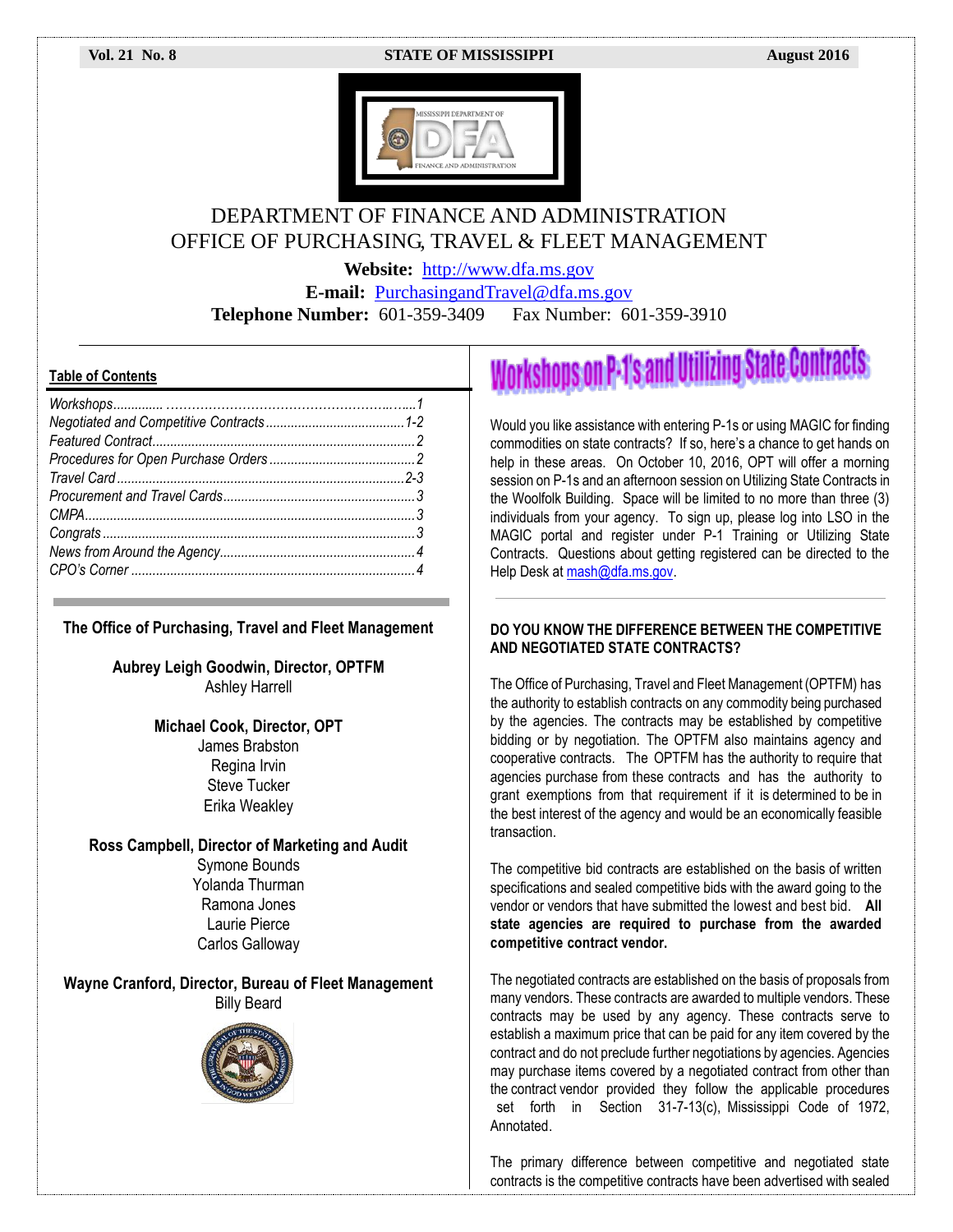# **PURCHASING NOTES- AUGUST 2016**

bids where the negotiated contracts have not been competitively bid. Negotiated means the agency should negotiate between the suppliers on contract for the best price. If your order is over \$50,000, it is strongly recommended you seek several negotiated contract quotes to make sure you are receiving the best price. A purchasing professional should always check prices with other negotiated contract suppliers to make sure you are getting the best and lowest price for the commodity that will meet the needs of the agency.

If you have questions about OPTFM contracts, please give our office a call at 601-359-3409 and let us assist you.

TIFAT

**Commodity:** These negotiated state contracts feature Furniture (Cafeteria, Dormitory, Library Furniture/Library Shelving, Lounge, Modular Office, School Furniture, Seating, Wood Desks & Wood Credenzas).

**Type of Contract:** These are negotiated state contracts. (*Negotiated means that agencies can negotiate the best price from the listed contract vendors.)* State agencies may purchase from any of the listed contract vendors or state agencies may purchase the item(s) from other than the contract vendor provided they follow the applicable procedures set forth in section 31-71-13 (a), (b), or (c), and provided the price does not exceed the negotiated contract price.

There are 124 new vendor contracts posted on the Office of Purchasing, Travel and Fleet Management's (OPTFM) website. These contracts include various types of furniture that are available for purchase and are effective from July 1, 2016 – June 30, 2017.

These contracts may be viewed in MAGIC or on OPTFM's website at the link below:.

[http://www.dfa.ms.gov/dfa-offices/purchasing-travel-and-fleet](http://www.dfa.ms.gov/dfa-offices/purchasing-travel-and-fleet-management/purchasing-and-travel/state-contracts/d-e-f/furniture-cafeteria-dormitory-library-lounge-modular-office-school-furniture-seating-wood-desks-and-wood-credenzas/)[management/purchasing-and-travel/state-contracts/d-e-f/furniture](http://www.dfa.ms.gov/dfa-offices/purchasing-travel-and-fleet-management/purchasing-and-travel/state-contracts/d-e-f/furniture-cafeteria-dormitory-library-lounge-modular-office-school-furniture-seating-wood-desks-and-wood-credenzas/)[cafeteria-dormitory-library-lounge-modular-office-school-furniture](http://www.dfa.ms.gov/dfa-offices/purchasing-travel-and-fleet-management/purchasing-and-travel/state-contracts/d-e-f/furniture-cafeteria-dormitory-library-lounge-modular-office-school-furniture-seating-wood-desks-and-wood-credenzas/)[seating-wood-desks-and-wood-credenzas/](http://www.dfa.ms.gov/dfa-offices/purchasing-travel-and-fleet-management/purchasing-and-travel/state-contracts/d-e-f/furniture-cafeteria-dormitory-library-lounge-modular-office-school-furniture-seating-wood-desks-and-wood-credenzas/)

If you have questions regarding the Furniture Contracts, you may contact one of the Contract Analysts below in the Office of Purchasing and Travel.

A-G: Billy Beard [Billy.Beard@dfa.ms.gov](mailto:Billy.Beard@dfa.ms.gov) (601) 359-5171

H-L: Steve Tucker [Stephen.Tucker@dfa.ms.gov](mailto:Stephen.Tucker@dfa.ms.gov) (601) 359-3107 M-Z: James Brabston [James.Brabston@dfa.ms.gov](mailto:James.Brabston@dfa.ms.gov) (601) 359-2007

**Spend:** During the last period, these contracts had a combined spend of \$12,149,305.49.

# **State Agency Procedures for Open Purchase Orders in Excess of \$5,000**

All open purchase orders for commodities and equipment in excess of \$5,000 must be submitted to OPTFM for approval. Any purchase order created within MAGIC with a "Limit" line item by a state agency is considered an Open PO and therefore must be created using the "SOLE" PO type. This includes items purchased from Statewide and GPO contracts.

The following must be attached to the P-1 request within MAGIC:

- (1) A brief justification of the need for an open purchase order in lieu of normal P.O. procedures. This should include, but not be limited to, an estimate of the quantity of purchase orders that would be required if the Open Purchase Order Procedures are not used.
- (2) A general description of the commodities/services and the maximum amount per invoice.
- (3) The following certification:

"This is to certify that only the commodities/services shown will be purchased and that no items currently covered by any state contract will be purchased under the terms of this purchase order without proper approval from the Office of Purchasing, Travel and Fleet Management. This procedure will not be used to separate purchases so as to circumvent any laws, regulations or policies of the State of Mississippi."

Please refer to the Mississippi Procurement Manual, Section 10.107.02 and [MAGIC P-1 Instructions](http://www.dfa.ms.gov/media/3787/magic-p1-work-instructions-4_18_2016.pdf) for guidance.

# **Travel Card Notes**

Those who participate in the State's Travel Card Program should ensure that each Program Coordinator oversees all facets of their accounts. The below list of areas of responsibilities is not exhaustive. Please review and be mindful of the following:

- Be sure to keep up your monitoring of current cardholder accounts for things like unauthorized transactions or misuse of the card.
- A good way to keep track of all cardholders might be to develop a spreadsheet of all cardholders that consists of the following: cardholders complete name as listed on the card, single transaction limit, credit limit, and last 4 digits of the card.
- Make sure you continue to review charges and ensure timely payment of the monthly statements or control account statement, and resolve delinquent balances before they are 30 days past due.
- Also, be sure to remind cardholders to keep all cards and their numbers secure.
- Train, train, train! Educate new cardholders on the Travel Card Guidelines and the agency/governing authority policies and procedures prior to distribution of the card. If you notice some areas cardholders are not being mindful of, re-train.
- Remember to keep your cardholders updated on policies and procedures. This will ensure the guidelines are consistently followed. Also, make sure that all cardholders are knowledgeable of their transactions, aware of and know the types of purchases that are allowed and disallowed; and obtain acceptable receipts and/or supporting documentation for review.
- Program Coordinators should be the ones to call the Travel Office when questions arise or requests are made, such as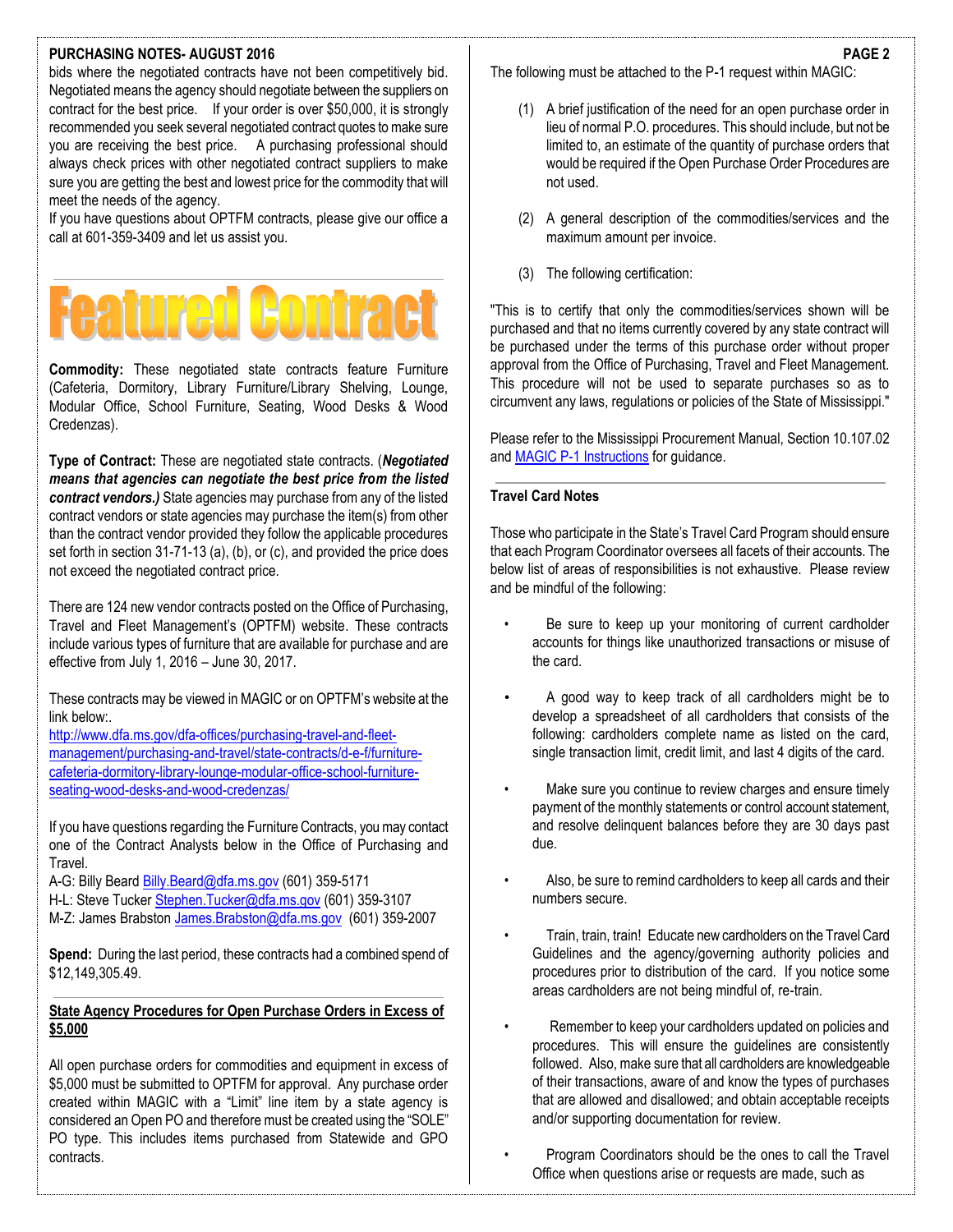### **PURCHASING NOTES- AUGUST 2016**

canceling cards, unblocking strategies for registrations for conferences/workshops/seminars, or to request new card setups. The Bank should be contacted first only when there is an immediate issue that the Travel Office would normally handle but is closed for the evening, weekend or holiday.

# **Procurement Cards and Travel Cards**

All entities, both state agencies and governing authorities, utilizing the State of MS P-Card and/or Travel Card program(s) are required to pay the balance of their account status, as reflected by the master statement, in full every month. Section 10.112.01 of the Procurement Manual provides that "balances on credit cards shall not be carried over to the next month except on disputed claims and only for the disputed amount. Any amounts due on credit cards shall incur interest charges as set forth in Section 31-7-305, Mississippi Code of 1972, Annotated, which only allows for an interest rate of 1 ½% per month to be applied to any unpaid balance not paid within 45 days." If the account is not paid within the 45 days, the account goes into a delinquent status with the bank. All accounts with a delinquent status of 60 days or more will be suspended upon the  $60<sup>th</sup>$  day and all transactions placed on any cards will be declined. *In order to restore all cards back to an active status, the*  account balance has to be paid in full. Prior to the 60<sup>th</sup> day deadline, entities will be notified of their delinquent status by OPTFM. If your entity has a question about the Procurement and/or Travel card Program(s) or about an account status, please do not hesitate to contact Symone Bounds, Procurement Card Administrator at [symone.bounds@dfa.ms.gov](mailto:symone.bounds@dfa.ms.gov) or Laurie Pierce, Travel Manager at [laurie.pierce@dfa.ms.gov.](mailto:laurie.pierce@dfa.ms.gov)





## **2016 Class Schedule**

| <b>Dates</b>       | Location                       |
|--------------------|--------------------------------|
| September 20-22    | <b>Woolfolk Annex Building</b> |
| November 29-Dec. 1 | <b>Woolfolk Annex Building</b> |

# CONGRATULATIONS TO THE JULY 2016 CMPA GRADUATES

*Symone Bounds, DFA Rachel Bost, University of Mississippi Alison Bradford, DFA William Bradford, ITS Patricia Bryant, DPS Aubrey Leigh Goodwin, DFA Roe Grubbs, DFA Rachel Harkness, UMMC Ashley Harrell, DFA Joyce Jerrolds, MPB Jo Lynn King, UMMC Oree Lee, MDOT Sherry Lott, NMRC Vandy Mitchell, DMR Alesha Nelson, DMH Rebekah Olander, MFC Candice Sardin, SMRC Debra Scott, MSH Cora Smith, MAC JoEllen Stearns, NMRC Steve Waite, UMMC Lashonda R. Washington, CPS Annette Yarbrough, NMRC*